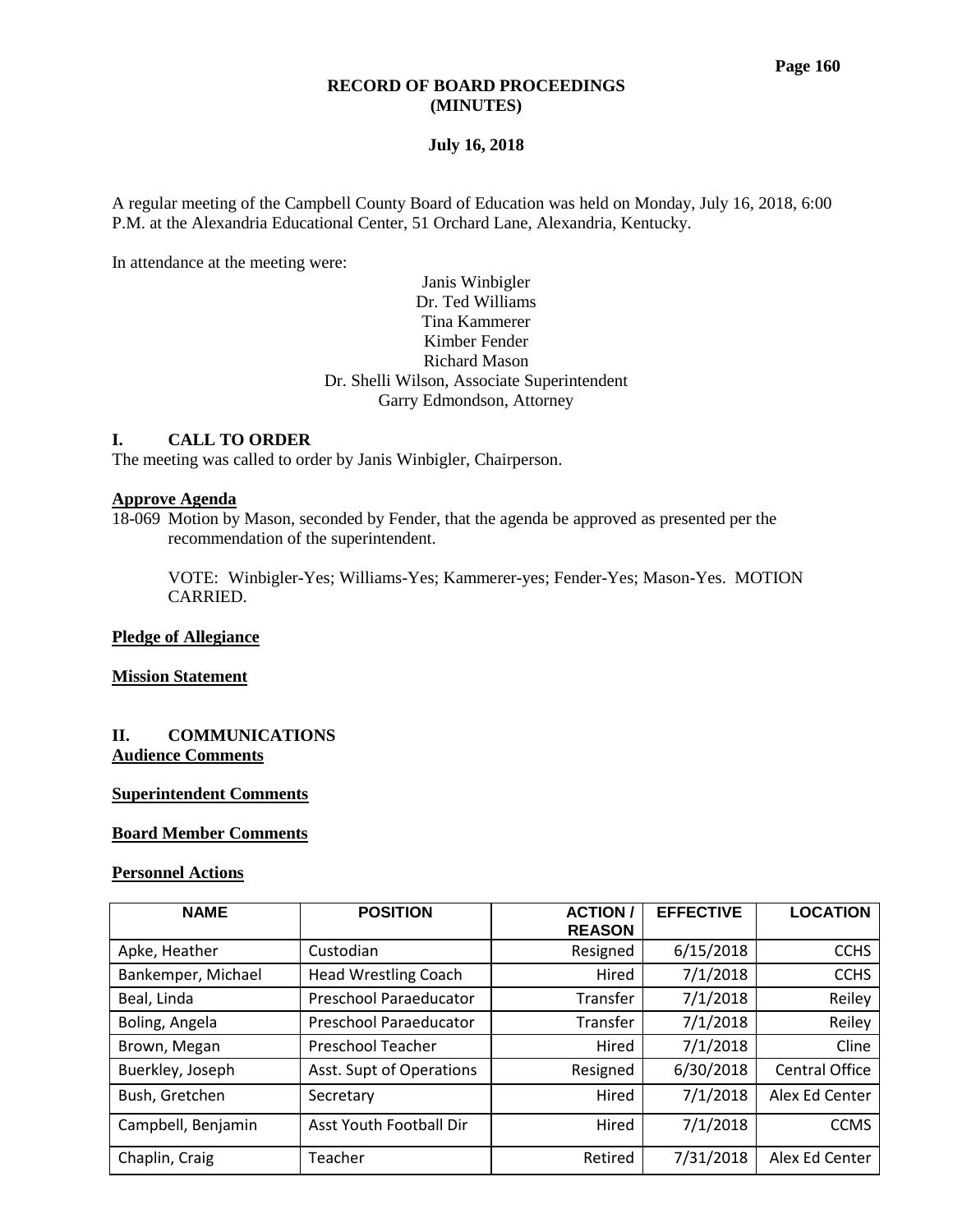| Cook, Diana (Jill)     | Asst. Dir of Special Ed                      | Hired                               | Central Office |                |  |  |
|------------------------|----------------------------------------------|-------------------------------------|----------------|----------------|--|--|
| Crabb, Alison          | Paraeducator                                 | Hired                               | 7/1/2018       |                |  |  |
| Daniels, Timothy       | <b>Teacher - Social Studies</b>              | 7/1/2018<br>Hired                   |                |                |  |  |
| Dawn, Marca            | <b>Food Service Manager</b>                  | Hired                               | 7/1/2018       | Cline          |  |  |
| Desmond, Clarissa      | <b>Guidance Counselor</b>                    | Hired                               | 7/1/2018       | <b>CCMS</b>    |  |  |
| Duell, Katherine       | Teacher                                      | Resigned                            | 6/30/2018      | Crossroads     |  |  |
| Ewald, Matthew         | Teacher                                      | Resigned                            | 6/30/2018      | <b>CCHS</b>    |  |  |
| Fielders, Annette      | Custodian                                    | Hired                               | 7/1/2018       | Cline          |  |  |
| Fossett, Crystal       | PT KDG Paraeducator<br>and Lunchroom monitor | Transfer                            | 8/13/2018      | Crossroads     |  |  |
| Frey, Lori             | <b>Bus Driver</b>                            | Resigned                            | 7/2/2018       | Transportation |  |  |
| Gilbert, Zachary       | Volleyball Coach                             | Hired                               | 7/1/2018       | <b>CCMS</b>    |  |  |
| Greco, Vicki           | Paraeducator                                 | Resigned                            | 6/30/2018      | Cline          |  |  |
| Griffith, Judith       | Lunchroom Monitor                            | Hired                               | 8/13/2018      | Reiley         |  |  |
| Gunn, Brian            | Asst. Football Coach                         | Hired                               | 7/1/2018       | <b>CCMS</b>    |  |  |
| Hart, Kelly            | Head Cheer Coach -8th<br>grade               | Hired                               | 7/1/2018       | <b>CCMS</b>    |  |  |
| Harting, Brenda        | <b>School Counselor</b>                      | Hired                               | 7/1/2018       | Crossroads     |  |  |
| Hillard, Heather       | Paraeducator                                 | Resigned                            | 6/30/2018      | <b>CCMS</b>    |  |  |
| Jenkins, James         | Paraeducator                                 | Hired                               | 7/1/2018       | <b>CCHS</b>    |  |  |
| Johnson-Vogel, Abigail | Paraeducator                                 | Hired                               | 7/1/2018       | Reiley         |  |  |
| Kohls, Gary            | <b>Bus Driver</b>                            | Retired                             | 8/31/2018      | Transportation |  |  |
| Liechty, Adam          | Asst. Director of Special<br>Education       | Resigned                            | 6/30/2018      | Central Office |  |  |
| Mason, Justin          | Youth Football Director                      | Hired                               | 7/1/2018       | <b>CCMS</b>    |  |  |
| Mefford, Clay          | Asst. Boys Soccer Coach                      | Hired                               | 7/1/2018       | <b>CCHS</b>    |  |  |
| Meiser, Teresa         | Preschool Paraeducator                       | Hired                               | 7/1/2018       | Cline          |  |  |
| Miller, Janet          | Lunchroom Monitor                            | Hired                               | 8/13/2018      | Ridge          |  |  |
| Parton, Toby           | Teacher                                      | Resigned                            | 6/30/2018      | <b>CCMS</b>    |  |  |
| Pitts, Bryan           | Teacher - Special Ed                         | Hired                               | 7/1/2018       | <b>CCHS</b>    |  |  |
| Porter, Jimmy          | Head Football Coach -<br>8th grade           | Hired<br>7/1/2018                   |                | <b>CCMS</b>    |  |  |
| Ramsey, Angela         | Volleyball Coach - 8th<br>grade              | Hired                               | 7/1/2018       | <b>CCMS</b>    |  |  |
| Ramsey, James          | Basketball-Boys-<br>Statistician             | 7/1/2018<br>Hired                   |                | <b>CCHS</b>    |  |  |
| Rieselman, Chelsea     | Teacher                                      | Hired                               | 7/1/2018       | Cline          |  |  |
| Spaulding, William     | Asst. Football Coach                         | Hired                               | 7/1/2018       | <b>CCMS</b>    |  |  |
| Walter, Michelle       | <b>Cheer Competition</b><br>Coach            | Hired                               | 7/1/2018       | <b>CCMS</b>    |  |  |
| White, Jared           | Paraeducator                                 | Resigned                            | 6/30/2018      | <b>CRES</b>    |  |  |
| White, Jeffrey         | Basketball-Girls-<br>Statistician            | 7/1/2018<br>Hired                   |                | <b>CCHS</b>    |  |  |
| Williams, Elizabeth    | Teacher                                      | Resigned                            | 7/5/2018       | Cline          |  |  |
| Willoughby, Laura      | Teacher                                      | Resigned<br>6/30/2018<br>Crossroads |                |                |  |  |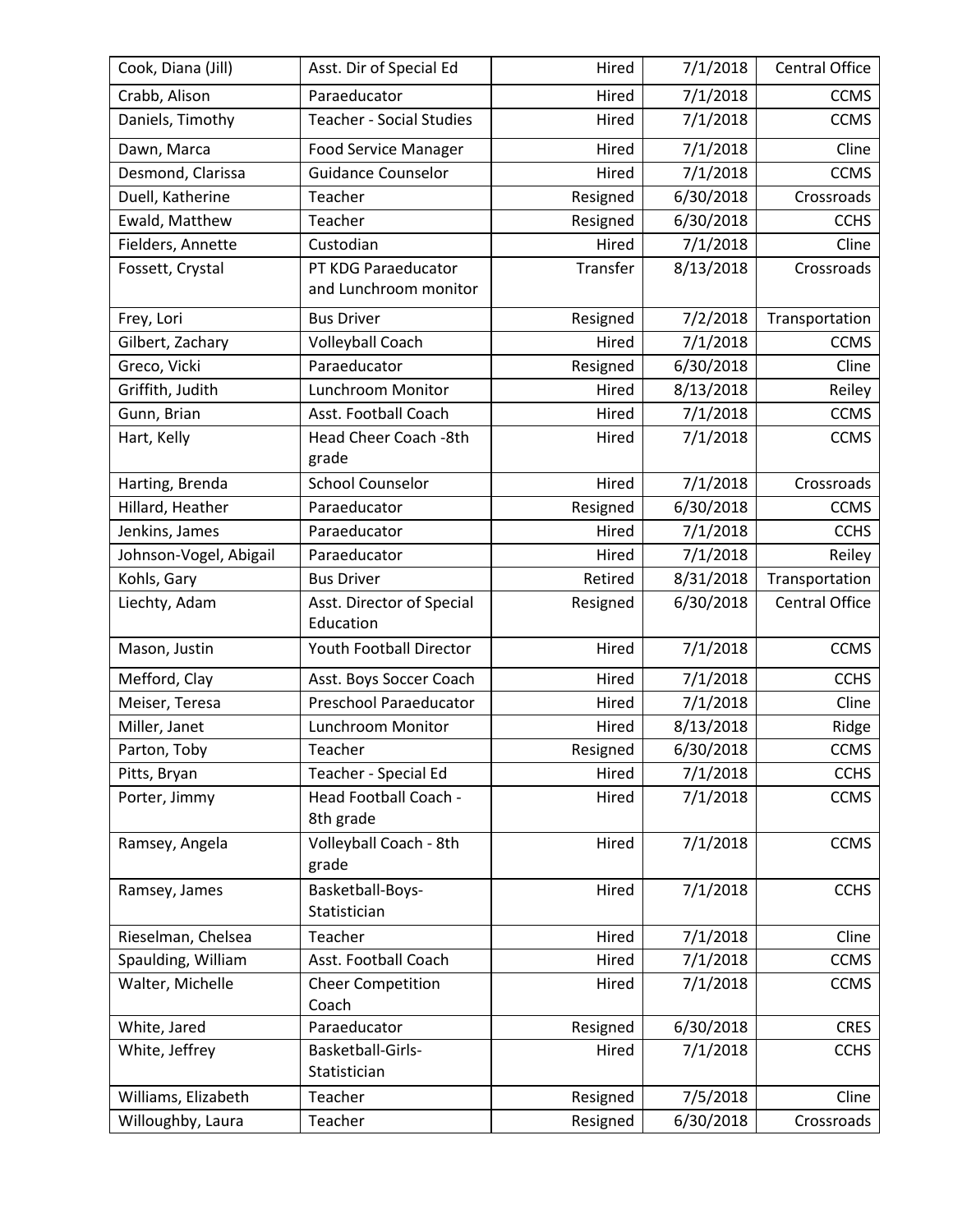#### **Substitutes**

| Geiger, Joan | Subst Food Service Asst | Hired | 8/13/2018 | District Wide |
|--------------|-------------------------|-------|-----------|---------------|
| Traft. Amber | Substitute Paraeducator | Hired | 8/13/2018 | District Wide |

### **Written Communications and Reports**

SBDM Minutes Public Relations Report Pupil Personnel Report School Related Field Trip Notifications Field Trip Report – Transportation KSBA Procedure Manual – Update #22 KSBA District Athletic Handbook Annual Update 2018-19 Employee Handbook 2018-19 Good News Annual Unemployment Fund Statement for 2017

## **III. ACTION AGENDA**

## **KSBA Policy Manual Update #41; Second/Final Reading**

18-070 Motion made by Williams, seconded by Kammerer, that the 2018 KSBA Policy Update (#41) be approved per the recommendation of the superintendent.

VOTE: Winbigler-Yes; Williams-Yes; Kammerer-Yes; Fender-Yes; Mason-Yes. MOTION CARRIED.

### **Fundraiser – District-wide Denim Days**

18-071 Motion made by Fender, seconded by Mason, that the district-wide denim days for staff for the 2018-19 school year be approved as presented per the recommendation of the superintendent.

VOTE: Winbigler-Yes; Williams-Yes; Kammerer-Yes; Fender-Yes; Mason-Yes. MOTION CARRIED.

# **Food Service Bid Award for 2018-19**

18-072 Motion made by Williams, seconded by Fender, that the 2018-19 Food Service bid recommendations be approved as presented per the recommendation of the superintendent. Prime Vendor (Food/Supplies) – Gordon Food Service

Milk/Dairy – Prairie Farms Dairy

Ice Cream – Velvet Ice Cream Company

Bread – Klosterman Baking Company

VOTE: Winbigler-Yes; Williams-Yes; Kammerer-Yes; Fender-Yes; Mason-Yes. MOTION CARRIED.

### **Donation to CCHS Band**

18-073 Motion made by Mason, seconded by Williams, that the donation of \$10,000 for the CCHS marching band from Thomas and Lorri Simpson be accepted per the recommendation of the superintendent.

VOTE: Winbigler-No; Williams-Yes; Kammerer-Yes; Fender-Yes; Mason-Yes. MOTION CARRIED.

## **BG #18-259 Paving 2018 Campbell County Middle and High Schools; Revised BG-1**

18-074 Motion made by Fender, seconded by Kammerer, that the revised BG-1 for BG#18-259 Campbell County Schools – Paving Improvements 2018 Campbell County Middle and High School be approved per the recommendation of the superintendent.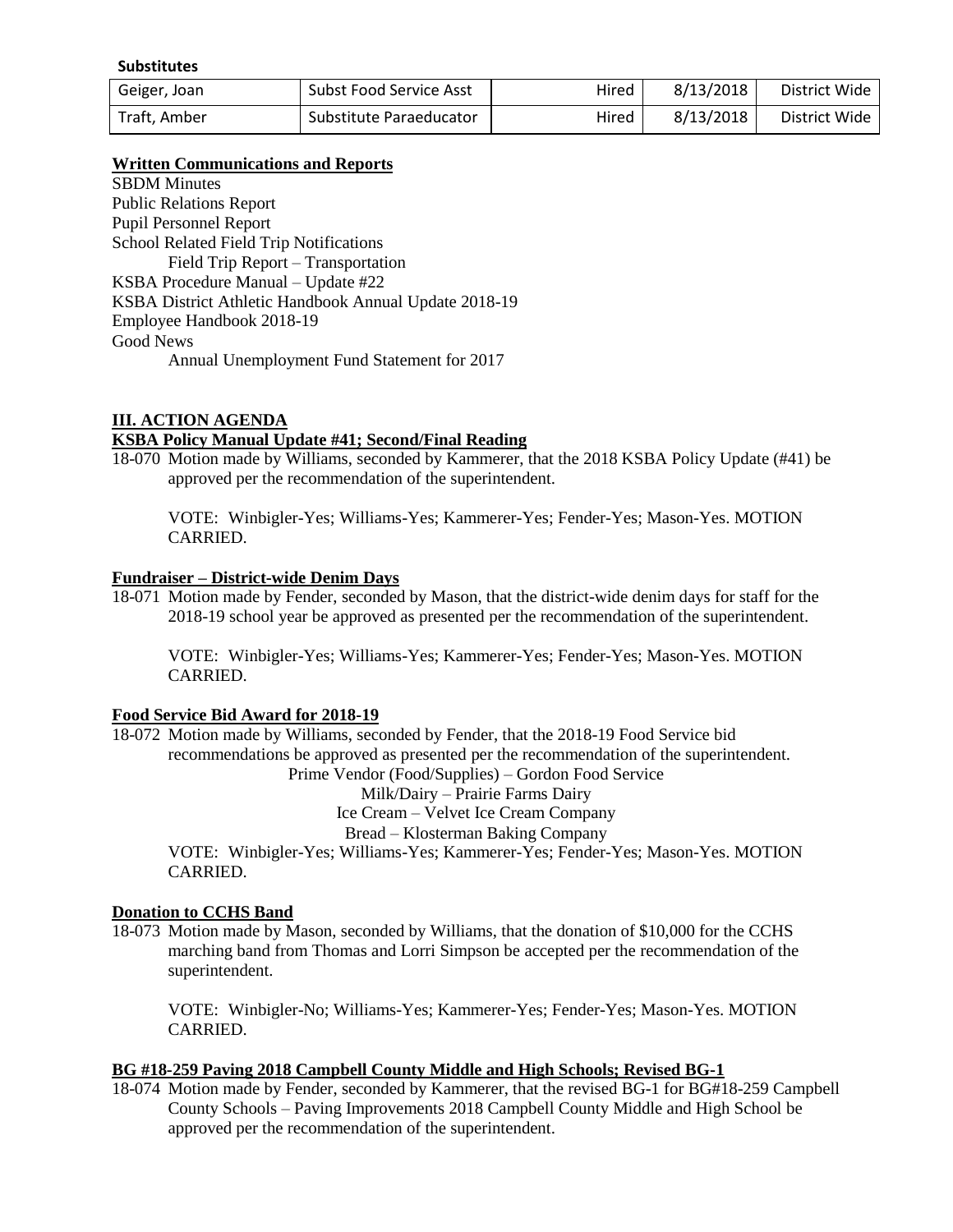## **BG#16-167 Campbell County High School Exterior Improvements Reroof and Fieldhouse and Stadium; BG-4**

18-075 Motion made by Fender, seconded by Mason, that the BG-4 for the Campbell County High School Exterior Improvements Reroof and Fieldhouse and Stadium be approved as presented per the recommendation of the superintendent.

VOTE: Winbigler-Yes; Williams-Yes; Kammerer-Yes; Fender-Yes; Mason-Yes. MOTION CARRIED.

# **IV. CONSENT AGENDA**

18-076 Motion made by Williams, seconded by Mason, that the consent agenda be approved per the recommendation of the superintendent.

# **Minutes**

June 18, 2018 – Regular Meeting

## **Bills - Addendum**

General Fund # 129944-130044 as listed in the Orders of the Treasurer

### **Bills – Regular**

General Fund # 130045- 130134 as listed in the Orders of the Treasurer

## **Treasurer's Report**

| Campbell County Board of Education |                  |                 |                     |               |                  |
|------------------------------------|------------------|-----------------|---------------------|---------------|------------------|
| Treasurer's Report                 |                  |                 |                     |               |                  |
| For Month Ended June 30, 2018      |                  |                 |                     |               |                  |
|                                    | <b>Beginning</b> |                 | <b>Expenditures</b> |               | <b>Ending</b>    |
| <b>Fund</b>                        | <b>Balance</b>   | <b>Revenues</b> | <b>Salaries</b>     | <b>Others</b> | <b>Balance</b>   |
|                                    |                  |                 |                     |               |                  |
| General                            | 15,050,612       | 2,252,956       | (5,531,721)         | (1,522,695)   | 10,249,152       |
|                                    |                  |                 |                     |               |                  |
| <b>Sick Leave Retire.</b>          | 168,257          |                 | 0                   | 0             | 168,257          |
|                                    |                  |                 |                     |               |                  |
| <b>Committed Funds</b>             | 400,000          |                 | 0                   | 0             | 400,000          |
|                                    |                  |                 |                     |               |                  |
| <b>Special Revenue</b>             | (568, 791)       | 1,008,301       | (435, 349)          | (257, 506)    | (253, 345)       |
|                                    |                  |                 |                     |               |                  |
| <b>District Activity</b>           | 138,314          | 20,179          |                     | (7, 519)      | 150,973          |
|                                    |                  |                 |                     |               |                  |
| <b>Capital Outlay</b>              | 428,219          | $\pmb{0}$       | $\mathbf 0$         | (108, 043)    | 320,176          |
|                                    |                  |                 |                     |               |                  |
| <b>Building</b>                    | 2,524,520        | 0               | 0                   | (2,368,103)   | 156,418          |
|                                    |                  |                 |                     |               |                  |
| <b>Construction</b>                | 199,478          | 0               | $\mathbf 0$         | (9,890)       | 189,588          |
|                                    |                  |                 |                     |               |                  |
| <b>Debt Service</b>                | (2,475,415)      | 2,475,415       | 0                   | $\Omega$      |                  |
|                                    |                  |                 |                     |               |                  |
| <b>Food Service</b>                | 232,244          | 175,796         | (155, 679)          | (101, 566)    | 150,795          |
|                                    |                  |                 |                     |               |                  |
| Totals*                            | \$16,097,438     | 5,932,647       | (6, 122, 749)       | (4,375,322)   | \$<br>11,532,014 |
|                                    |                  |                 |                     |               |                  |

\* Cash and cash equivalents in all funds include approx. \$380,545 in investments and certificates of deposits yielding 0.615% and the remainder in interest-bearing checking accounts yielding 1.05%.